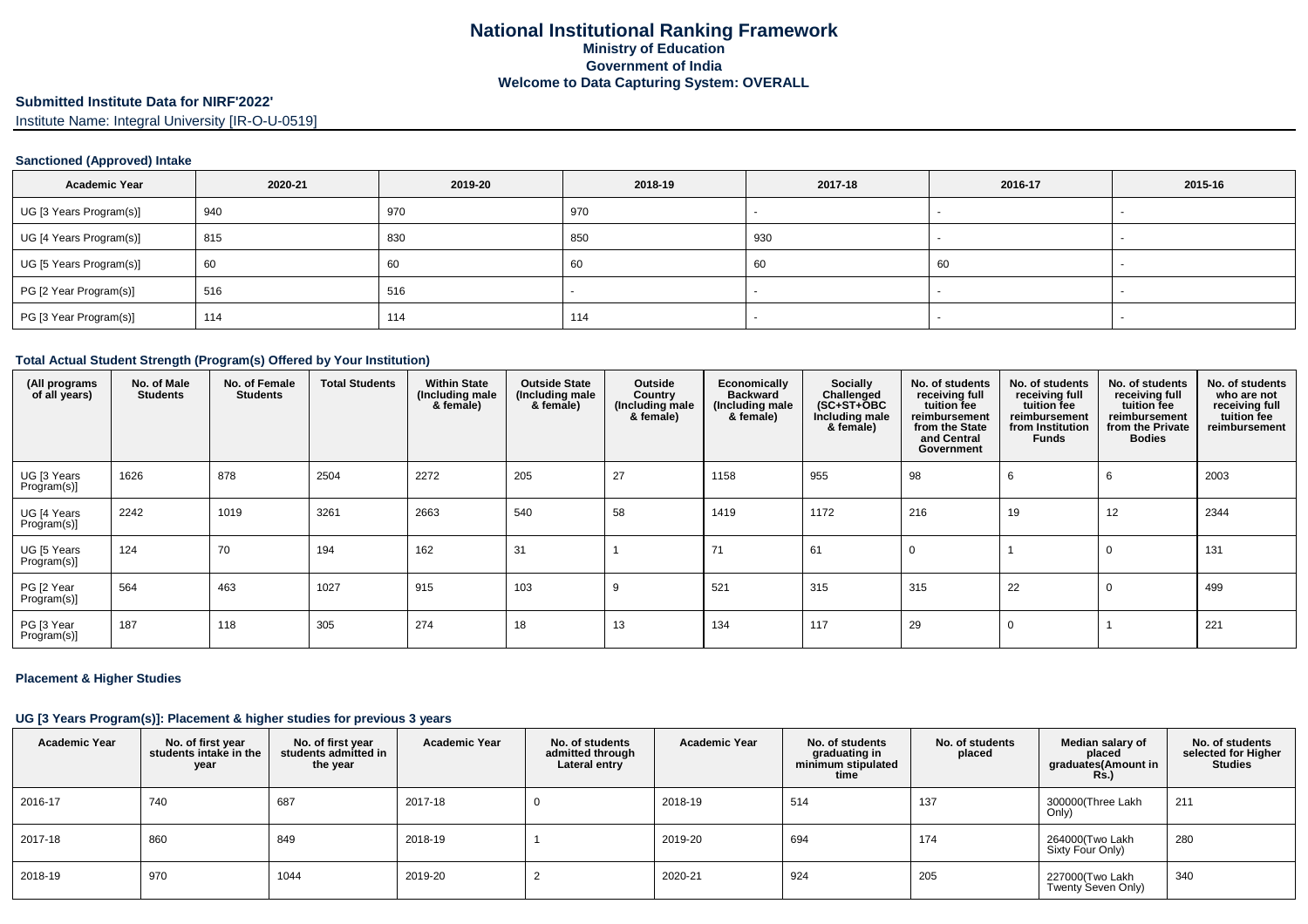#### **UG [4 Years Program(s)]: Placement & higher studies for previous 3 years**

| <b>Academic Year</b> | No. of first year<br>students intake in the<br>year | No. of first year<br>students admitted in<br>the year | <b>Academic Year</b> | No. of students<br>admitted through<br>Lateral entry | <b>Academic Year</b> | No. of students<br>graduating in<br>minimum stipulated<br>time | No. of students<br>placed | Median salary of<br>placed<br>graduates(Amount in<br><b>Rs.)</b> | No. of students<br>selected for Higher<br><b>Studies</b> |
|----------------------|-----------------------------------------------------|-------------------------------------------------------|----------------------|------------------------------------------------------|----------------------|----------------------------------------------------------------|---------------------------|------------------------------------------------------------------|----------------------------------------------------------|
| 2015-16              | 955                                                 | 934                                                   | 2016-17              | 111                                                  | 2018-19              | 760                                                            | 395                       | 300000(Three Lakh<br>Only)                                       | 116                                                      |
| 2016-17              | 865                                                 | 879                                                   | 2017-18              | 144                                                  | 2019-20              | 774                                                            | 371                       | 300000(Three Lakh<br>Only)                                       | 163                                                      |
| 2017-18              | 930                                                 | 864                                                   | 2018-19              | 106                                                  | 2020-21              | 787                                                            | 338                       | 300000(Three Lakh<br>Only)                                       | 196                                                      |

## **UG [5 Years Program(s)]: Placement & higher studies for previous 3 years**

| <b>Academic Year</b> | No. of first year<br>students intake in the<br>year | No. of first year<br>students admitted in<br>the year | <b>Academic Year</b> | No. of students<br>admitted through<br>Lateral entry | <b>Academic Year</b> | No. of students<br>graduating in<br>minimum stipulated<br>time | No. of students<br>placed | Median salary of<br>placed<br>graduates(Amount in<br><b>Rs.)</b> | No. of students<br>selected for Higher<br><b>Studies</b> |
|----------------------|-----------------------------------------------------|-------------------------------------------------------|----------------------|------------------------------------------------------|----------------------|----------------------------------------------------------------|---------------------------|------------------------------------------------------------------|----------------------------------------------------------|
| 2014-15              | 60                                                  | 69                                                    | 2015-16              |                                                      | 2018-19              | 50                                                             | 40                        | 300000(Three Lakh<br>Only)                                       | 10                                                       |
| 2015-16              | 60                                                  | 64                                                    | 2016-17              |                                                      | 2019-20              | -50                                                            | 41                        | 250000(Two Lakh Fifty   9<br>Thousand Only)                      |                                                          |
| 2016-17              | 60                                                  | 45                                                    | 2017-18              |                                                      | 2020-21              | 33                                                             | 28                        | 216000(Two Lakh<br>Sixteen Thousand<br>Only)                     |                                                          |

# **PG [2 Years Program(s)]: Placement & higher studies for previous 3 years**

| <b>Academic Year</b> | No. of first year<br>students intake in the<br>year | No. of first vear<br>students admitted in<br>the year | <b>Academic Year</b> | No. of students graduating in minimum<br>stipulated time | No. of students<br>placed | Median salary of<br>placed<br>graduates(Amount in<br>Rs.) | No. of students<br>selected for Higher<br><b>Studies</b> |
|----------------------|-----------------------------------------------------|-------------------------------------------------------|----------------------|----------------------------------------------------------|---------------------------|-----------------------------------------------------------|----------------------------------------------------------|
| 2017-18              | 524                                                 | 529                                                   | 2018-19              | 432                                                      | 211                       | 300000(Three Lakh<br>Only)                                | 28                                                       |
| 2018-19              | 536                                                 | 500                                                   | 2019-20              | 428                                                      | 220                       | 280000(Two Lakh<br>Eighty Thousand Only)                  | 46                                                       |
| 2019-20              | 516                                                 | 514                                                   | 2020-21              | 460                                                      | 263                       | 300000(Three Lakh<br>Only)                                | 29                                                       |

# **PG [3 Years Program(s)]: Placement & higher studies for previous 3 years**

| <b>Academic Year</b> | No. of first year<br>students intake in the<br>year | No. of first year<br>students admitted in<br>the year | <b>Academic Year</b> | No. of students<br>admitted through<br>Lateral entry | <b>Academic Year</b> | No. of students<br>graduating in<br>minimum stipulated<br>time | No. of students<br>placed | Median salary of<br>placed<br>graduates(Amount in<br>Rs.) | No. of students<br>selected for Higher<br><b>Studies</b> |
|----------------------|-----------------------------------------------------|-------------------------------------------------------|----------------------|------------------------------------------------------|----------------------|----------------------------------------------------------------|---------------------------|-----------------------------------------------------------|----------------------------------------------------------|
| 2016-17              | 114                                                 | 86                                                    | 2017-18              | 72                                                   | 2018-19              | 117                                                            | 59                        | 336000(Three Lakh<br>Thirty Six Only)                     | 14                                                       |
| 2017-18              | 114                                                 | 88                                                    | 2018-19              | 60                                                   | 2019-20              | 136                                                            | 66                        | 420000(Four Lakh<br>Twenty Only)                          | 20                                                       |
| 2018-19              | 114                                                 | 49                                                    | 2019-20              | 63                                                   | 2020-21              | 104                                                            | 54                        | 355000(Three Lakh<br>Fifty Five Only)                     | $\mathbf 0$                                              |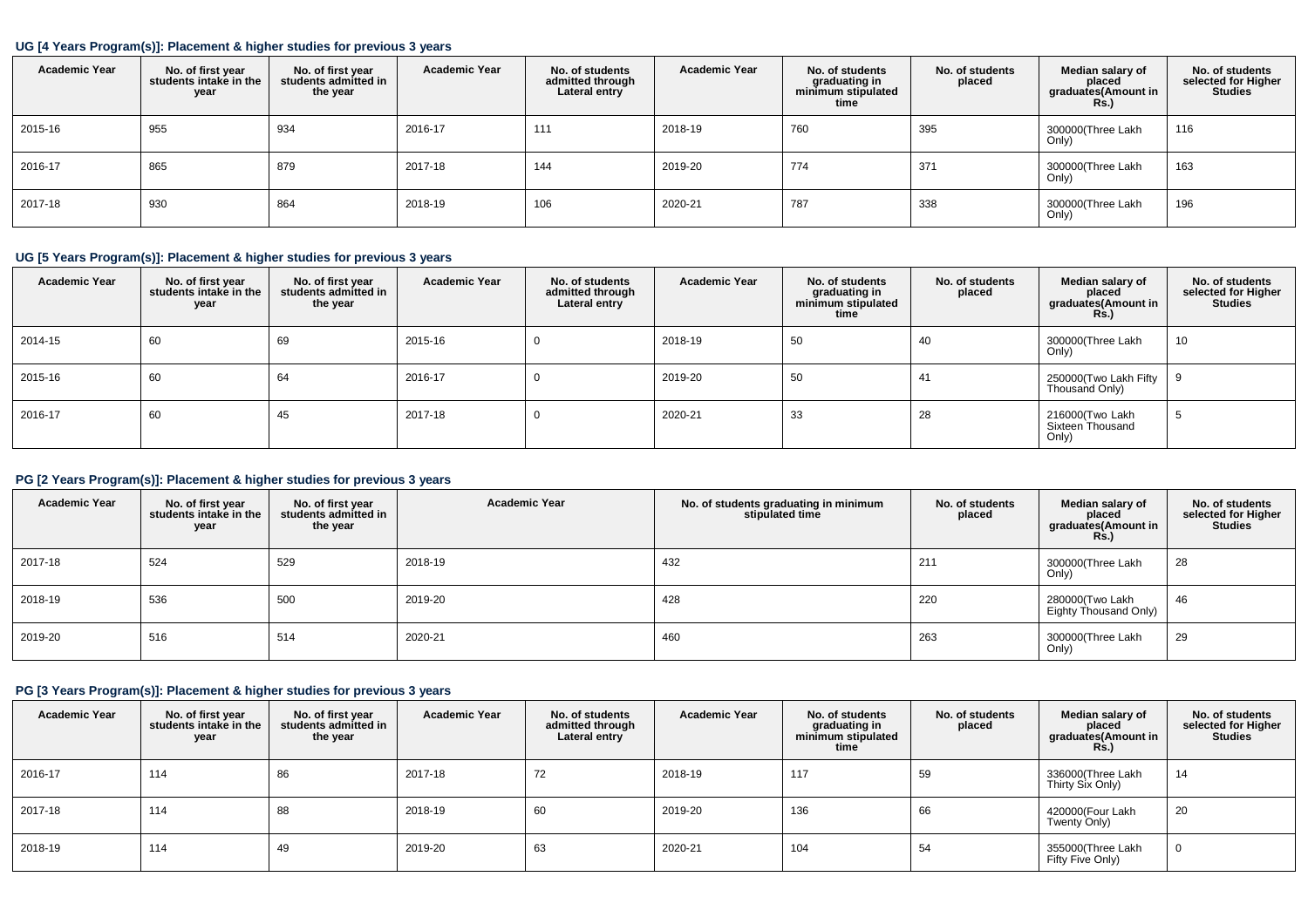#### **Ph.D Student Details**

| Ph.D (Student pursuing doctoral program till 2020-21 Students admitted in the academic year 2020-21 should not be entered here.) |                                                                                                                                  |         |                       |  |  |  |
|----------------------------------------------------------------------------------------------------------------------------------|----------------------------------------------------------------------------------------------------------------------------------|---------|-----------------------|--|--|--|
|                                                                                                                                  |                                                                                                                                  |         | <b>Total Students</b> |  |  |  |
| Full Time                                                                                                                        |                                                                                                                                  | 254     |                       |  |  |  |
| Part Time                                                                                                                        |                                                                                                                                  | 325     |                       |  |  |  |
| No. of Ph.D students graduated (including Integrated Ph.D)                                                                       |                                                                                                                                  |         |                       |  |  |  |
|                                                                                                                                  | 2020-21                                                                                                                          | 2019-20 | 2018-19               |  |  |  |
| Full Time                                                                                                                        | 21                                                                                                                               | 15      | 25                    |  |  |  |
| Part Time                                                                                                                        | 17                                                                                                                               | 27      | 30                    |  |  |  |
|                                                                                                                                  | PG (Student pursuing MD/MS/DNB program till 2020-21 Students admitted in the academic year 2021 - 22 should not be entered here) |         |                       |  |  |  |
|                                                                                                                                  | Number of students pursuing PG (MD/MS/DNB) program                                                                               |         | 0                     |  |  |  |
| No. of students Graduating in PG (MD/MS/DNB) program                                                                             |                                                                                                                                  |         |                       |  |  |  |
| 2020-21                                                                                                                          | 2019-20<br>2018-19                                                                                                               |         |                       |  |  |  |
| 0                                                                                                                                | C                                                                                                                                | 0       |                       |  |  |  |

#### **Online Education**

| . Does all programs/courses were completed on time.                                             |                                                                                       | Yes                                                                                                                                                                                                                                                                                                                                                                                                                                                                                                                                                                                                                                                                                                                                                                                                                                                                                                                                                                                                                                                                                                                                                                                                                                                                                      |                                                |  |  |
|-------------------------------------------------------------------------------------------------|---------------------------------------------------------------------------------------|------------------------------------------------------------------------------------------------------------------------------------------------------------------------------------------------------------------------------------------------------------------------------------------------------------------------------------------------------------------------------------------------------------------------------------------------------------------------------------------------------------------------------------------------------------------------------------------------------------------------------------------------------------------------------------------------------------------------------------------------------------------------------------------------------------------------------------------------------------------------------------------------------------------------------------------------------------------------------------------------------------------------------------------------------------------------------------------------------------------------------------------------------------------------------------------------------------------------------------------------------------------------------------------|------------------------------------------------|--|--|
| 2. Measures taken to complete the syllabus of courses and programs.                             |                                                                                       | Integral University strives to adhere academic calendar and cover syllabi in prescribed time with proper depth coverage. It plans<br>coverage of syllabi through academic delivery which cares for both slow and advanced learners. Learning materials and<br>references for addition learning are provided while remedial/ extra classes are conducted for slow learn<br>University was in process of developing & deploying LMS when Covid pandemic disrupted the academics across the world. After<br>first lockdown, university deployed LMS on cloud for all programs of the university, which facilitates both online and blended learning, all forms of assessment, feedback, collaborative learning forums, survey, learning fl<br>reports.<br>Due to ongoing efforts for learning resources creation and utilization of online resources, the academic process of the university<br>could easily manage the transition from offline to online/ blended education. Now the university has adopted blended mode<br>academic delivery which facilitates academic delivery without any disruption.<br>Timely course completion is monitored through regular review meetings, monitoring and feedback by Deans, Head of department,<br>Program coordinators and Course coordinators. |                                                |  |  |
| 3. The period of delay in completion of syllabus (in months).                                   |                                                                                       |                                                                                                                                                                                                                                                                                                                                                                                                                                                                                                                                                                                                                                                                                                                                                                                                                                                                                                                                                                                                                                                                                                                                                                                                                                                                                          |                                                |  |  |
| 4. The period of delay in conducting exams (in months).                                         |                                                                                       |                                                                                                                                                                                                                                                                                                                                                                                                                                                                                                                                                                                                                                                                                                                                                                                                                                                                                                                                                                                                                                                                                                                                                                                                                                                                                          |                                                |  |  |
| <b>Portal Name</b>                                                                              | No. of students offered online courses which have credit<br>transferred to transcript | Total no. of online courses which have credit transferred<br>to the transcript                                                                                                                                                                                                                                                                                                                                                                                                                                                                                                                                                                                                                                                                                                                                                                                                                                                                                                                                                                                                                                                                                                                                                                                                           | Total no. of credits transferred to transcript |  |  |
| Swayam                                                                                          | 43                                                                                    | 21                                                                                                                                                                                                                                                                                                                                                                                                                                                                                                                                                                                                                                                                                                                                                                                                                                                                                                                                                                                                                                                                                                                                                                                                                                                                                       | 172                                            |  |  |
| ilizone.iul.ac.in                                                                               | 697                                                                                   | 22<br>16657                                                                                                                                                                                                                                                                                                                                                                                                                                                                                                                                                                                                                                                                                                                                                                                                                                                                                                                                                                                                                                                                                                                                                                                                                                                                              |                                                |  |  |
| 5. No. of courses developed and available online on Swayam platform by your institution faculty |                                                                                       |                                                                                                                                                                                                                                                                                                                                                                                                                                                                                                                                                                                                                                                                                                                                                                                                                                                                                                                                                                                                                                                                                                                                                                                                                                                                                          |                                                |  |  |

## **Financial Resources: Utilised Amount for the Capital expenditure for previous 3 years**

| <b>Academic Year</b>                                                                                 | 2020-21                | 2019-20                | 2018-19                |  |  |  |
|------------------------------------------------------------------------------------------------------|------------------------|------------------------|------------------------|--|--|--|
|                                                                                                      | <b>Utilised Amount</b> | <b>Utilised Amount</b> | <b>Utilised Amount</b> |  |  |  |
| Annual Capital Expenditure on Academic Activities and Resources (excluding expenditure on buildings) |                        |                        |                        |  |  |  |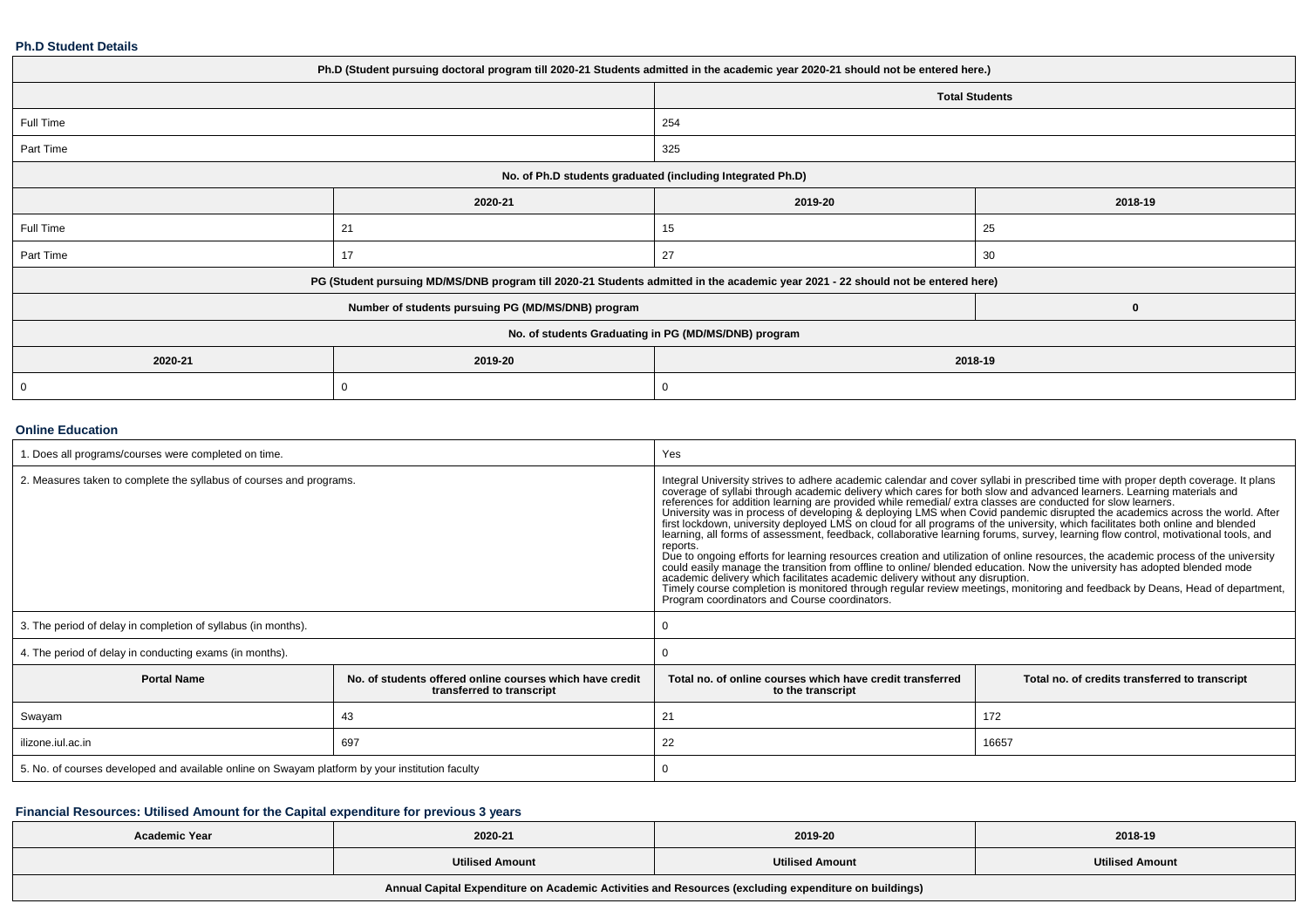| Library                                                                                         | 9210446 (Ninety Two Lakh Ten Thousand Four Hundred and                                         | 11761189 (One Crore Seventeen Lakh Sixty One Thousand                                             | 3595289 (Thirty Five Lakh Ninety Five Thousand Two Hundred                                     |
|-------------------------------------------------------------------------------------------------|------------------------------------------------------------------------------------------------|---------------------------------------------------------------------------------------------------|------------------------------------------------------------------------------------------------|
|                                                                                                 | Forty Six only)                                                                                | One Hundred and Eighty Nine only)                                                                 | and Eighty Nine only)                                                                          |
| New Equipment for Laboratories                                                                  | 68217977 (Six Crore Eighty Two Lakh Seventeen Thousand                                         | 31852306 (Three Crore Eighteen Lakh Fifty Two Thousand                                            | 19265313 (One Crore Ninety Two Lakh Sixty Five Thousand                                        |
|                                                                                                 | Nine Hundred and Seventy Seven only)                                                           | Three Hundred and Six only)                                                                       | Three Hundred and Thirteen only)                                                               |
| <b>Engineering Workshops</b>                                                                    | $0$ (zero)                                                                                     | 0 (Zero)                                                                                          | 58764 (Fifty Eight Thousand Seven Hundred and Sixty Four<br>Only                               |
| Other expenditure on creation of Capital Assets (excluding<br>expenditure on Land and Building) | 87645696 (Eight Crore Seventy Six Lakh Forty Five Thousand<br>Six Hundred and Ninety Six only) | 43863443 (Four Crore Thirty Eight Lakh Sixty Three Thousand<br>Four Hundred and Forty Three only) | 39981446 (Three Crore Ninety Nine Lakh Eighty One<br>Thousand Four Hundred and Forty Six only) |

## **Financial Resources: Utilised Amount for the Operational expenditure for previous 3 years**

| Academic Year                                                                                                                     | 2020-21                                               |                                                           | 2018-19                                                   |  |  |  |  |  |
|-----------------------------------------------------------------------------------------------------------------------------------|-------------------------------------------------------|-----------------------------------------------------------|-----------------------------------------------------------|--|--|--|--|--|
|                                                                                                                                   | <b>Utilised Amount</b>                                | <b>Utilised Amount</b>                                    | <b>Utilised Amount</b>                                    |  |  |  |  |  |
| <b>Annual Operational Expenditure</b>                                                                                             |                                                       |                                                           |                                                           |  |  |  |  |  |
| Salaries (Teaching and Non Teaching staff)                                                                                        | 761028142 (Seventy Six Crore Ten Lakh Twenty Eight    | 683595095 (Sixty Eight Crore Thirty Five Lakh Ninety Five | 618477218 (Sixty One Crore Eighty Four Lakh Seventy Seven |  |  |  |  |  |
|                                                                                                                                   | Thousand One Hundred and Forty Two only)              | Thousand and Ninety Five only)                            | Thousand Two Hundred and Eighteen only)                   |  |  |  |  |  |
| Maintenance of Academic Infrastructure or consumables and                                                                         | 241970505 (Twenty Four Crore Nineteen Lakh Seventy    | 265866948 (Twenty Six Crore Fifty Eight Lakh Sixty Six    | 297937010 (Twenty Nine Crore Seventy Nine Lakh Thirty     |  |  |  |  |  |
| other running expenditures(excluding maintenance of hostels<br>and allied services, rent of the building, depreciation cost, etc) | Thousand Five Hundred and Five only)                  | Thousand Nine Hundred and Forty Eight only)               | Seven Thousand and Ten only)                              |  |  |  |  |  |
| Seminars/Conferences/Workshops                                                                                                    | 347362 (Three Lakh Forty Seven Thousand Three Hundred | 1018681 (Ten Lakh Eighteen Thousand Six Hundred and       | 1128638 (Eleven Lakh Twenty Eight Thousand Six Hundred    |  |  |  |  |  |
|                                                                                                                                   | and Sixty Two only)                                   | Eighty One only)                                          | and Thirty Eight only)                                    |  |  |  |  |  |

## **IPR**

| Calendar year            | 2020 | 2019 | 2018 |
|--------------------------|------|------|------|
| No. of Patents Published |      |      |      |
| No. of Patents Granted   |      |      |      |

## **Sponsored Research Details**

| <b>Financial Year</b>                    | 2020-21                                                              | 2019-20                                                                     | 2018-19                                                                 |
|------------------------------------------|----------------------------------------------------------------------|-----------------------------------------------------------------------------|-------------------------------------------------------------------------|
| Total no. of Sponsored Projects          |                                                                      |                                                                             | 10                                                                      |
| Total no. of Funding Agencies            |                                                                      |                                                                             |                                                                         |
| Total Amount Received (Amount in Rupees) | 6294890                                                              | 4873766                                                                     | 8942653                                                                 |
| Amount Received in Words                 | Sixty Two Lakh Ninety Four Thousand Eight Hundred and<br>Ninety only | Forty Eight Lakh Seventy Three Thousand Seven Hundred and<br>sixty Six only | Eighty Nine Lakh Forty Two Thousand Six Hundred and Fifty<br>Three only |

## **Consultancy Project Details**

| <b>Financial Year</b>                    | 2020-21                                                  | 2019-20                           | 2018-19                                                   |
|------------------------------------------|----------------------------------------------------------|-----------------------------------|-----------------------------------------------------------|
| Total no. of Consultancy Projects        | 14                                                       |                                   |                                                           |
| Total no. of Client Organizations        | 12                                                       |                                   |                                                           |
| Total Amount Received (Amount in Rupees) | 2748800                                                  | 1950000                           | 386650                                                    |
| Amount Received in Words                 | Twenty Seven Lakh Forty Eight Thousand and Eight Hundred | Nineteen Lakh Fifty Thousand only | Three Lakh Eighty Six Thousand Six Hundred and Fifty only |